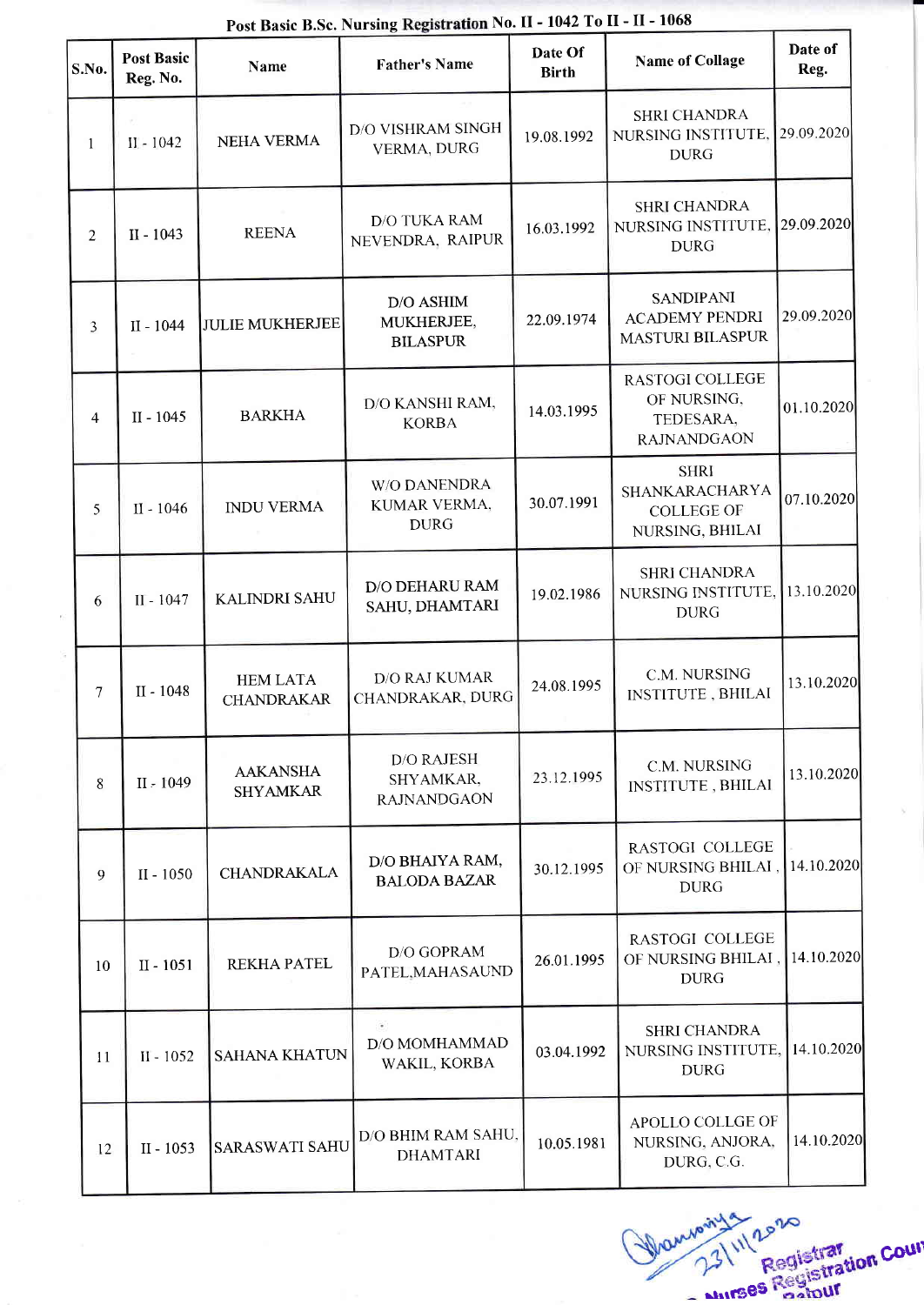| S.No. | <b>Post Basic</b><br>Reg. No. | <b>Name</b>                      | <b>Father's Name</b>                                        | Date Of<br><b>Birth</b> | <b>Name of Collage</b>                                                | Date of<br>Reg. |
|-------|-------------------------------|----------------------------------|-------------------------------------------------------------|-------------------------|-----------------------------------------------------------------------|-----------------|
| 13    | $II - 1054$                   | <b>HEMA</b>                      | D/O KHLIOO RAM,<br><b>BALOD</b>                             | 17.10.1995              | <b>SHRI</b><br>SHANKARACHARYA<br><b>COLLEGE OF</b><br>NURSING, BHILAI | 14.10.2020      |
| 14    | $II - 1055$                   | <b>VINOD KUMAR</b>               | <b>S/O MEELU RAM</b><br><b>KORBA</b>                        | 20.07.1994              | <b>SANDIPANI</b><br><b>ACADEMY PENDRI</b><br><b>MASTURI BILASPUR</b>  | 19.10.2020      |
| 15    | $II - 1056$                   | A ANISHA                         | D/O A VINOD, BHILAI                                         | 19.07.1992              | APOLLO COLLGE OF<br>NURSING, ANJORA,<br>DURG, C.G.                    | 19.10.2020      |
| 16    | $II - 1057$                   | <b>JIVITA XALXO</b>              | <b>D/O ANASITUS</b><br>XALXO, HAZARIBAG<br><b>JHARKHAND</b> | 04.04.1977              | <b>ST. JOHN'S NURSING</b><br>COLLEGE,<br><b>BANGALORE</b>             | 04.11.2020      |
| 17    | II - 1058                     | <b>BHARTEE</b>                   | <b>D/O SANTOSH</b><br>KUMAR, DURG                           | 30.01.1994              | APOLLO COLLGE OF<br>NURSING, ANJORA,<br>DURG, C.G.                    | 05.11.2020      |
| 18    | II - 1059                     | <b>HITLESHWARI</b>               | D/O TRILOCHAN,<br><b>KANKER</b>                             | 19.09.1994              | <b>GRACIOUS COLLEGE</b><br>OF NURSING,<br>ABHANPUR, RAIPUR            | 05.11.2020      |
| 19    | $II - 1060$                   | <b>BABLI SAHU</b>                | D/O GIRDHAR LAL,<br><b>DHAMTARI</b>                         | 31.10.1994              | <b>GRACIOUS COLLEGE</b><br>OF NURSING,<br>ABHANPUR, RAIPUR            | 05.11.2020      |
| 20    | $II - 1061$                   | SAVITA KANNOJE                   | W/O HEMANT<br>KANNOUJE,<br><b>MAHASAMUND</b>                | 21.01.1979              | <b>GRACIOUS COLLEGE</b><br>OF NURSING,<br>ABHANPUR, RAIPUR            | 05.11.2020      |
| 21    | $II - 1062$                   | <b>BYASH NARAYAN</b>             | D/O JAGAT RAM,<br><b>BALOD</b>                              | 13.06.1993              | <b>RASTOGI COLLEGE</b><br>OF NURSING<br><b>RAJNANDGAON</b>            | 05.11.2020      |
| 22    | $II - 1063$                   | <b>HEMLATA</b><br><b>CHAUHAN</b> | <b>W/O RAJKUMAR</b><br>CHAUHAN,<br><b>RAJNANDGAON</b>       | 30.061986               | <b>RASTOGI COLLEGE</b><br>OF NURSING<br><b>RAJNANDGAON</b>            | 11.11.2020      |
| 23    | $II - 1064$                   | <b>INDRA KUMAR</b>               | S/O SUKHIT RAM,<br><b>DURG</b>                              | 10.08.1990              | <b>RASTOGI COLLEGE</b><br>OF NURSING BHILAI                           | 11.11.2020      |
| 24    | $II - 1065$                   | KHILESHWARI                      | D/O MAHESH RAM,<br><b>BALOD</b>                             | 10.06.1992              | <b>GRACIOUS COLLEGE</b><br>OF NURSING,<br>ABHANPUR, RAIPUR            | 11.11.2020      |

Regist Registration Cour